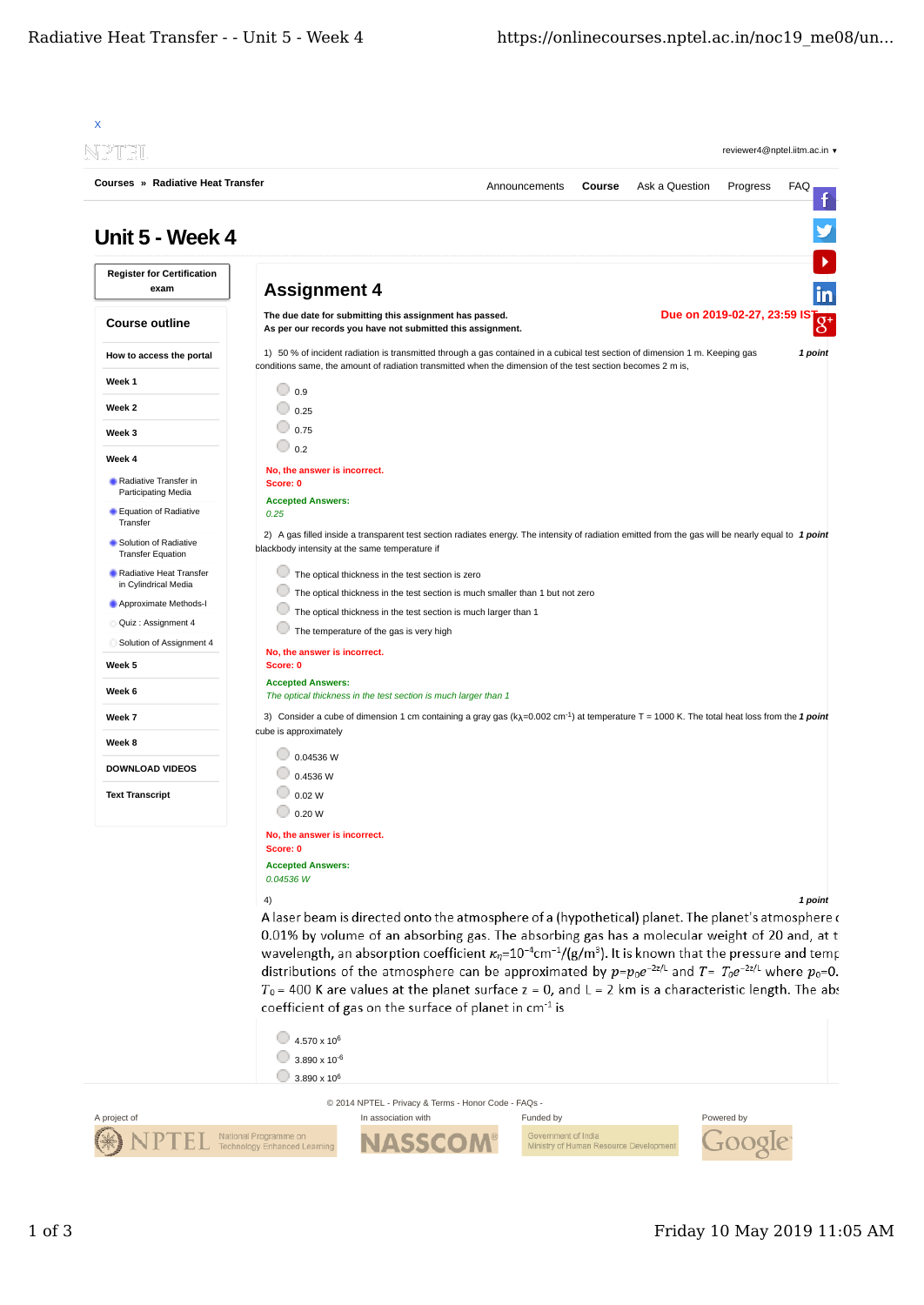| 5) For the above problem, the fraction of the laser energy arrives at the planet's surface is                                                                     | 1 point |
|-------------------------------------------------------------------------------------------------------------------------------------------------------------------|---------|
| $\circ$ 60 %                                                                                                                                                      |         |
| $\bigcirc$ 40 %                                                                                                                                                   |         |
| $\degree$ 20 %                                                                                                                                                    |         |
| $\circ$ 80 %                                                                                                                                                      |         |
| No, the answer is incorrect.<br>Score: 0                                                                                                                          |         |
| <b>Accepted Answers:</b><br>40 %                                                                                                                                  |         |
| 6) Consider an optically thick gray medium ( $\kappa = 10 \text{ m}^{-1}$ ) contained between two black, isothermal cylinders. The inner cylinder has a 1 p       |         |
| radius of 0.5 m and is at temperature 500 K. The outer cylinder has a radius of 1 m and is at temperature 1000 K. Assume radiative equilibrion                    |         |
| the magnitude of heat flux on the outer cylinder:                                                                                                                 | in      |
| $15,984$ W/m <sup>2</sup>                                                                                                                                         |         |
| $\bigcirc$ 500 W/m <sup>2</sup>                                                                                                                                   |         |
| $\bigcirc$ 9,034 W/m <sup>2</sup>                                                                                                                                 |         |
| 10,239 W/m <sup>2</sup>                                                                                                                                           |         |
| No, the answer is incorrect.<br>Score: 0                                                                                                                          |         |
| <b>Accepted Answers:</b>                                                                                                                                          |         |
| 10,239 W/m <sup>2</sup>                                                                                                                                           |         |
| 7) A semi-infinite medium contains a gray gas $(\kappa = 1m^1, T = 1000 K)$ . The intensity of radiation leaving the medium is                                    | 1 point |
| 36,024 W/sr                                                                                                                                                       |         |
| 4,075 W/sr                                                                                                                                                        |         |
| 18,047 W/sr                                                                                                                                                       |         |
| 9,042 W/sr                                                                                                                                                        |         |
| No, the answer is incorrect.                                                                                                                                      |         |
| Score: 0                                                                                                                                                          |         |
| <b>Accepted Answers:</b><br>18,047 W/sr                                                                                                                           |         |
|                                                                                                                                                                   | 1 point |
| 8) In the above problem the radiative heat flux exiting the medium is                                                                                             |         |
| $\bigcirc$ 10,.4 kW/m <sup>2</sup>                                                                                                                                |         |
| $\bigcirc$ 37.8 kW/m <sup>2</sup>                                                                                                                                 |         |
| $\bigcirc$ 156.2 kW/m <sup>2</sup>                                                                                                                                |         |
| $\bigcirc$ 60.2 kW/m <sup>2</sup>                                                                                                                                 |         |
| No, the answer is incorrect.<br>Score: 0                                                                                                                          |         |
| <b>Accepted Answers:</b>                                                                                                                                          |         |
| 37.8 kW/m <sup>2</sup>                                                                                                                                            |         |
| 9) For radiative equilibrium in a gray gas bounded by two plane parallel infinite plates, the temperature difference between gas and<br>the walls decreases with: | 1 point |
| 0<br>Increase in optical depth                                                                                                                                    |         |
| Decrease in optical depth                                                                                                                                         |         |
| Remains constant                                                                                                                                                  |         |
| Is zero for all values of optical depth                                                                                                                           |         |
| No, the answer is incorrect.                                                                                                                                      |         |
| Score: 0                                                                                                                                                          |         |
| <b>Accepted Answers:</b>                                                                                                                                          |         |
| Increase in optical depth                                                                                                                                         |         |
| 10) For radiative equilibrium in a gray gas bounded by two plane parallel infinite plates, the incident radiation at any point inside the<br>medium is given as:  | 1 point |
| $\Box$ πσΤ <sup>4</sup>                                                                                                                                           |         |
| $\Box$ 4πσΤ <sup>4</sup>                                                                                                                                          |         |
| $\bigcirc$ $\sigma T^4$                                                                                                                                           |         |
| $\Box$ 4 $\sigma$ T <sup>4</sup>                                                                                                                                  |         |
| No, the answer is incorrect.                                                                                                                                      |         |
| Score: 0                                                                                                                                                          |         |
| <b>Accepted Answers:</b>                                                                                                                                          |         |
| $4\sigma T^4$                                                                                                                                                     |         |